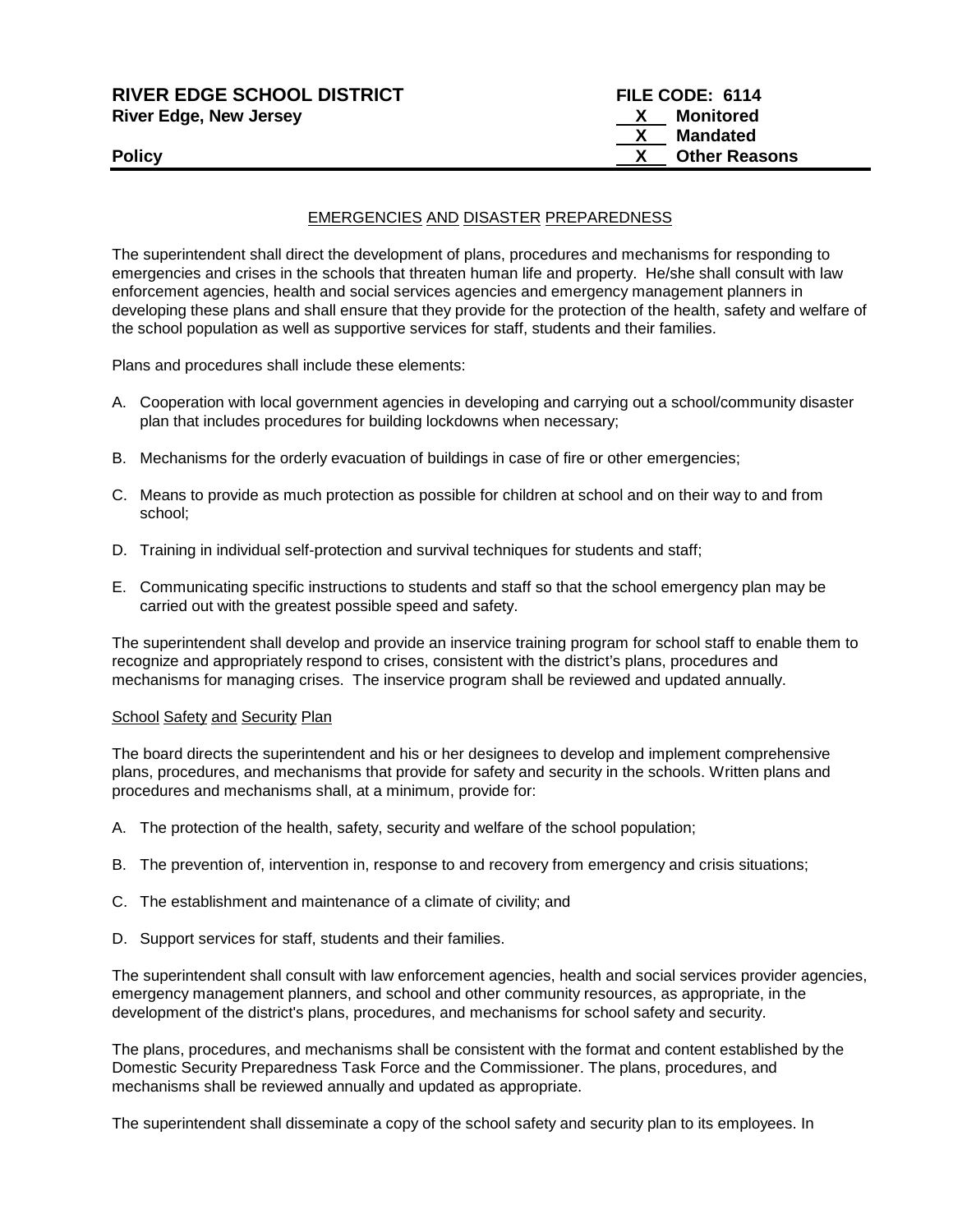## EMERGENCIES AND DISASTER PREPAREDNESS (continued)

addition:

- A. New employees shall receive a copy of the school safety and security plan, as appropriate, within 60 days of the effective date of their employment;
- B. All employees shall be notified in writing, as appropriate, regarding updates and changes to the school safety and security plan;
- C. All employees shall attend an in-service training program designed to allow all district board of education employees to recognize and appropriately respond to safety and security concerns, including emergencies and crises, in a manner consistent with the district board of education's plans, procedures and mechanisms for school safety and security.

## Fire Drills and School Security Drills

Fire drills shall be held at least once each month for all students. The first emergency evacuation drill of each school year shall be conducted within 10 days of the beginning of classes. Emergency evacuation drills shall be conducted at different hours of the day or evening, during the changing of classes, when the school is at assembly, during the recess or gymnastic periods, or during other times to avoid distinction between drills and actual fires. Outdoor assembly areas shall be designated and shall be located a safe distance from the building being evacuated as to avoid interference with the fire department operations. The assembly areas shall be arranged to keep each class separate to provide accountability of all individuals.

Regular courses of instruction in accident prevention and fire prevention shall be given and shall be adapted to the understanding of the several grades and classes in the schools.

There shall also be at least one school security drill per month. This includes any summer months during which the school is open for instructional programs. A school security drill shall be conducted within the first 15 days of the beginning of the school year. A law enforcement officer shall be present at a minimum of one school security drill each school year in order to make recommendations on any improvements or changes to school security drill procedures that the officer may deem advisable.

A "school security drill" means an exercise, other than a fire drill, to practice procedures that respond to an emergency situation including, but not limited to, a bomb threat, non-fire evacuation, lockdown, or active shooter situation and that is similar in duration to a fire drill.

The building principal shall provide emergency responders with a friendly notification at least 48 hours prior to holding a security drill.

All full-time employees shall receive training on school safety and security that includes instruction on school security drills. New staff members shall receive this training within 60 days of the commencement of that staff member's employment. The annual training provided to employees shall be conducted collaboratively by the district and emergency responders, including law enforcement, fire, and emergency medical services personnel, in order to identify weaknesses in school safety and security policies and procedures and to increase the effectiveness of emergency responders.

## Required Drills

The district shall be required to conduct a minimum of two drills per year for each of the following drills:

A. Active shooter;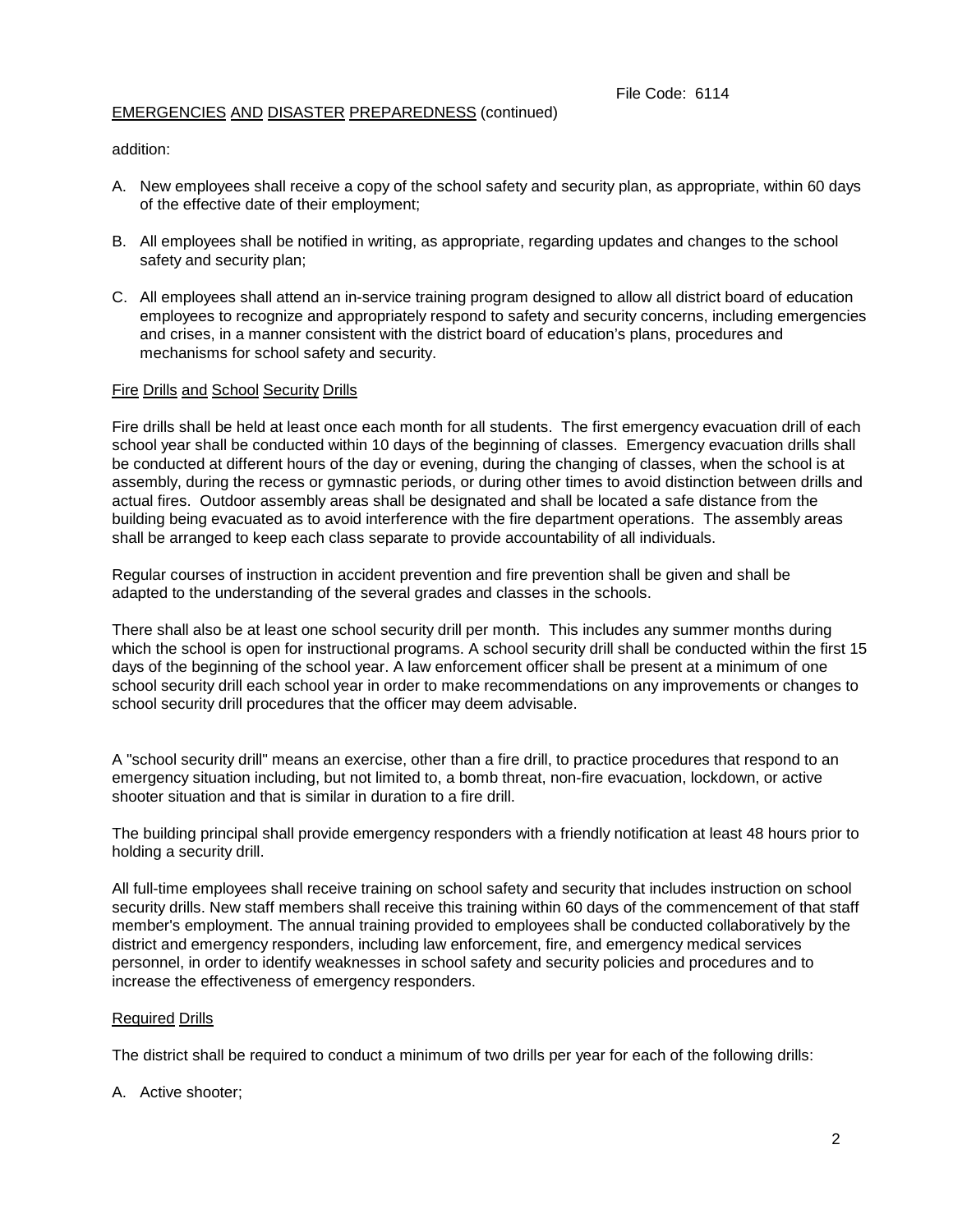## EMERGENCIES AND DISASTER PREPAREDNESS (continued)

- B. Evacuation (non-fire);
- C. Bomb threats;
- D. Lockdowns.

Students are not required to participate in two of the eight mandated drills.

## Reporting

By June 30<sup>th</sup> of each year the superintendent shall submit to the executive county superintendent an annual "Statement of Assurance" report on the forms provided by the Department of Education.

## Emergency Closings; Delayed Openings

The superintendent is authorized by the board to close the schools, open them late or dismiss them early in hazardous weather or in other extraordinary circumstances which might endanger the health or safety of students or school employees.

Each year, parents/guardians, students, and staff members shall be informed in advance of how they shall be notified in event of emergency closings. Parents/guardians shall be required to make alternative arrangements for their children in case no one is home to receive a child after an unscheduled early closing.

| Adopted:             | December 19, 1990                                                      |
|----------------------|------------------------------------------------------------------------|
| Revised:             | February 27, 1991, January 7, 2004, October 6, 2010, January 19, 2011, |
|                      | November 11, 2015                                                      |
| NJSBA Review/Update: | September 2017                                                         |
| Readopted:           | September 12, 2018                                                     |

## Key Words

Emergencies and Disaster Preparedness, Civil Defense, Disasters, Fire Drills, Security Drills, Bomb Threats, Safety and Security Plan

| Legal References: N.J.S.A. 18A:6-2                                         | Instruction in accident and fire prevention            |
|----------------------------------------------------------------------------|--------------------------------------------------------|
| N.J.S.A. 18A:11-1                                                          | General mandatory powers and duties                    |
| Closing schools during epidemic<br>N.J.S.A. 18A:40-12                      |                                                        |
| Fire drills and fire protection<br>N.J.S.A. 18A:41-1 et seq.               |                                                        |
| N.J.S.A. 18A:54-20                                                         | Powers of board (county vocational schools)            |
| N.J.S.A. App. A:9-64 et seq. New Jersey Domestic Security Preparedness Act |                                                        |
| <b>School Safety and Security</b><br>N.J.A.C. 6A:16-5.1et seq.             |                                                        |
| N.J.A.C. 6A:16-6.3                                                         | Reporting students or staff members to law enforcement |
| agencies                                                                   |                                                        |
| N.J.A.C. 6A:26-12.2                                                        | Policies and procedures for school facility operation  |
| N.J.A.C. 8:57-1.9                                                          | Reporting of diseases by health officers               |

A Uniform State Memorandum of Agreement between Education and Law Enforcement **Officials** 

International Fire Code, New Jersey Edition, 2006; Section 408 Use and Occupancy-Related Requirements (see particularly: Section 408.3.1).

School Safety and Security Plans, Minimum Requirements